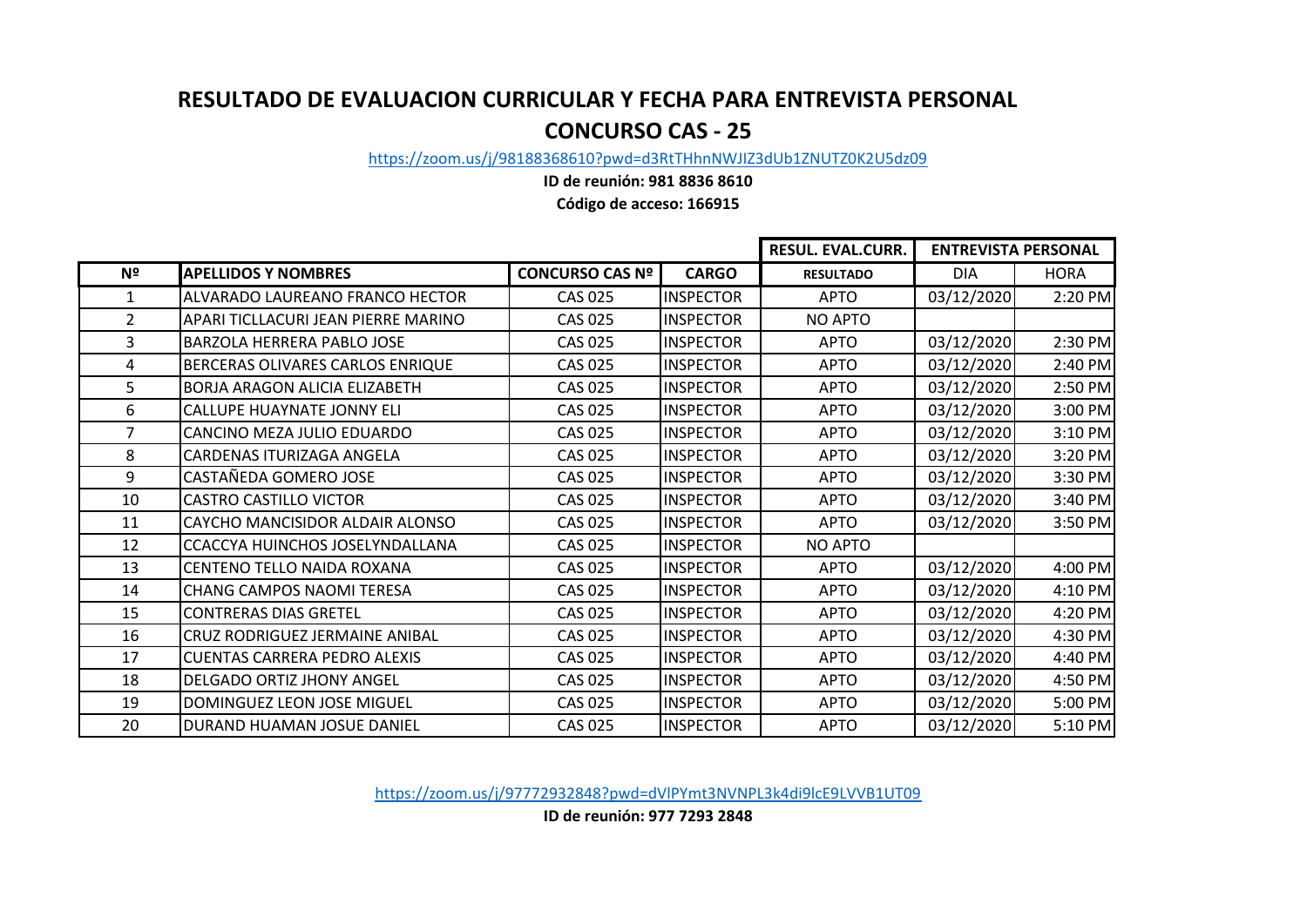## **Código de acceso: 426805**

| Nº | <b>APELLIDOS Y NOMBRES</b>         | <b>CONCURSO CAS Nº</b> | <b>CARGO</b>     | <b>RESULTADO</b> | <b>DIA</b> | <b>HORA</b> |
|----|------------------------------------|------------------------|------------------|------------------|------------|-------------|
| 21 | <b>ESCOBEDO CAMACHO JOEL</b>       | <b>CAS 025</b>         | <b>INSPECTOR</b> | <b>APTO</b>      | 04/12/2020 | 8:00 AM     |
| 22 | FERNANDEZ CANSINO SILVIA FABIANA   | <b>CAS 025</b>         | <b>INSPECTOR</b> | <b>APTO</b>      | 04/12/2020 | 8:10 AM     |
| 23 | <b>FLORES THOMAS KAREN EDITH</b>   | <b>CAS 025</b>         | <b>INSPECTOR</b> | <b>APTO</b>      | 04/12/2020 | 8:20 AM     |
| 24 | <b>GALVEZ LOPEZ MARGOT</b>         | <b>CAS 025</b>         | <b>INSPECTOR</b> | <b>APTO</b>      | 04/12/2020 | 8:30 AM     |
| 25 | <b>GAMARRA CALDERON JHORDAN</b>    | <b>CAS 025</b>         | <b>INSPECTOR</b> | <b>APTO</b>      | 04/12/2020 | 8:40 AM     |
| 26 | <b>GARCIA VEGA KELLY MARGARITA</b> | <b>CAS 025</b>         | <b>INSPECTOR</b> | <b>APTO</b>      | 04/12/2020 | 8:50 AM     |
| 27 | GONZALES HUAMAN SEGUNDO DANIEL     | <b>CAS 025</b>         | <b>INSPECTOR</b> | <b>APTO</b>      | 04/12/2020 | $9:00$ AM   |
| 28 | HUAMAN PANANA EDGAR BENJAMIN       | <b>CAS 025</b>         | <b>INSPECTOR</b> | <b>APTO</b>      | 04/12/2020 | 9:20 AM     |
| 29 | <b>IMAN CHAVEZ LEO CHISTIAN</b>    | <b>CAS 025</b>         | <b>INSPECTOR</b> | <b>APTO</b>      | 04/12/2020 | 9:30 AM     |
| 30 | LAUREANO ROJAS LINDA ESMERALDA     | <b>CAS 025</b>         | <b>INSPECTOR</b> | <b>APTO</b>      | 04/12/2020 | 9:40 AM     |
| 31 | LEON ARREDORDO RAMIRO JHORDY       | <b>CAS 025</b>         | <b>INSPECTOR</b> | <b>APTO</b>      | 04/12/2020 | 9:50 AM     |
| 32 | LIMACO QUISPE ARNOLD BRUCE         | <b>CAS 025</b>         | <b>INSPECTOR</b> | <b>APTO</b>      | 04/12/2020 | 10:00 AM    |
| 33 | LIZANA LIZANA EVERES               | <b>CAS 025</b>         | <b>INSPECTOR</b> | <b>APTO</b>      | 04/12/2020 | 10:10 AM    |
| 34 | LLAMAS AMASIFUES DANIEL            | <b>CAS 025</b>         | <b>INSPECTOR</b> | <b>APTO</b>      | 04/12/2020 | 10:20 AM    |
| 35 | LUCAS SALAS NARCIZO                | <b>CAS 025</b>         | <b>INSPECTOR</b> | <b>APTO</b>      | 04/12/2020 | 10:30 AM    |
| 36 | LUCIANO CHUQUIHUACCHA JESUS MIGUEL | <b>CAS 025</b>         | <b>INSPECTOR</b> | <b>APTO</b>      | 04/12/2020 | 10:40 AM    |
| 37 | MALDONADO CHACON JOHANA NATALY     | <b>CAS 025</b>         | <b>INSPECTOR</b> | <b>APTO</b>      | 04/12/2020 | 10:50 AM    |
| 38 | MEDRANO BERRIOS AARON JAVIER       | <b>CAS 025</b>         | <b>INSPECTOR</b> | <b>APTO</b>      | 04/12/2020 | 11:00 AM    |
| 39 | MELENDEZ CRUZ DARWIN               | <b>CAS 025</b>         | <b>INSPECTOR</b> | <b>APTO</b>      | 04/12/2020 | 11:10 AM    |
| 40 | MELENDEZ MUÑOS ALAN                | <b>CAS 025</b>         | <b>INSPECTOR</b> | <b>APTO</b>      | 04/12/2020 | 11:20 AM    |
| 41 | MIRANDA TERRONES JOSE EMMANUEL     | <b>CAS 025</b>         | <b>INSPECTOR</b> | <b>APTO</b>      | 04/12/2020 | 11:30 AM    |
| 42 | MONTALBAN RAYMUNDO ROSA ANGELICA   | <b>CAS 025</b>         | <b>INSPECTOR</b> | <b>APTO</b>      | 04/12/2020 | 11:40 AM    |
| 43 | NAGANPA PARIONA VALENTIN RONALD    | <b>CAS 025</b>         | <b>INSPECTOR</b> | <b>APTO</b>      | 04/12/2020 | 11:50 AM    |
| 44 | ORDERIQUE CANCINO INGRID LUCERO    | <b>CAS 025</b>         | <b>INSPECTOR</b> | <b>APTO</b>      | 04/12/2020 | 12:00 PM    |
| 45 | ORMEÑO RISCO LINDA ARCINOE         | <b>CAS 025</b>         | <b>INSPECTOR</b> | <b>APTO</b>      | 04/12/2020 | 12:10 PM    |
| 46 | PACHAS LOPEZ PEDRO GUSTAVO         | <b>CAS 025</b>         | <b>INSPECTOR</b> | <b>APTO</b>      | 04/12/2020 | 12:20 PM    |
| 47 | PACHECHO NUÑEZ CHRISTIAN MARTIN    | <b>CAS 025</b>         | <b>INSPECTOR</b> | <b>APTO</b>      | 04/12/2020 | 12:30 PM    |
| 48 | PALOMARES MENDOZA INGRID YONELA    | <b>CAS 025</b>         | <b>INSPECTOR</b> | <b>APTO</b>      | 04/12/2020 | 12:40 PM    |
| 49 | PARCO APAYCO CESAR ANTONIO         | <b>CAS 025</b>         | <b>INSPECTOR</b> | <b>APTO</b>      | 04/12/2020 | 12:50 PM    |
| 50 | PAREDES PILLACA CHRISTHIAN         | <b>CAS 025</b>         | <b>INSPECTOR</b> | <b>APTO</b>      | 04/12/2020 | 1:00 PM     |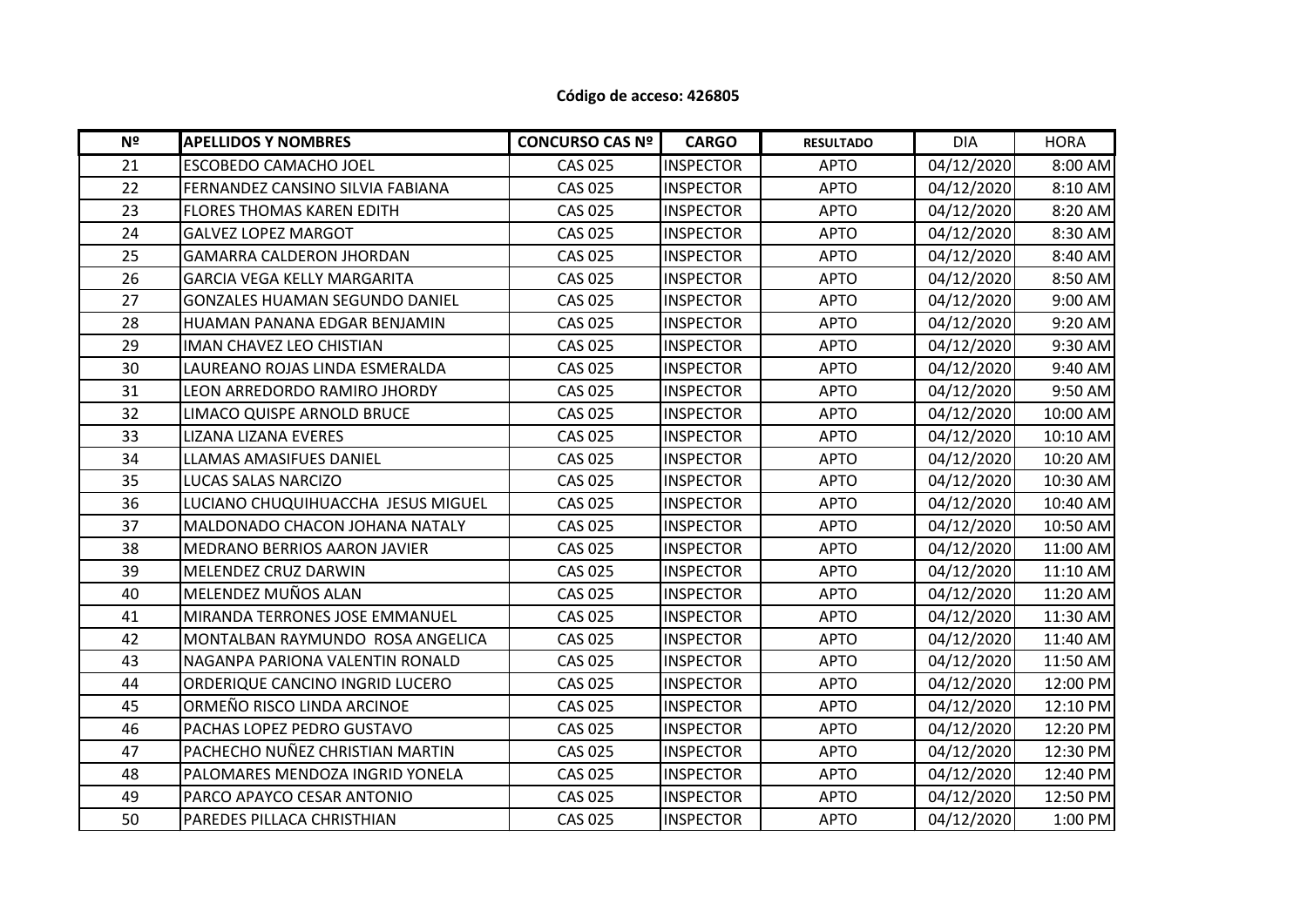| 51 | PECHO GONZALES DAVID EDWIN         | <b>CAS 025</b> | <b>INSPECTOR</b> | <b>APTO</b> | 04/12/2020 | 1:10 PM |
|----|------------------------------------|----------------|------------------|-------------|------------|---------|
| 52 | PITANCUR FERNANDEZ RONALD FRANK    | <b>CAS 025</b> | <b>INSPECTOR</b> | <b>APTO</b> | 04/12/2020 | 1:20 PM |
| 53 | QUEREVALU DEL VALLE JUAN SANTOS    | <b>CAS 025</b> | <b>INSPECTOR</b> | <b>APTO</b> | 04/12/2020 | 1:30 PM |
| 54 | <b>QUESQUEN QUISPE JUAN CARLOS</b> | <b>CAS 025</b> | <b>INSPECTOR</b> | <b>APTO</b> | 04/12/2020 | 1:40 PM |
| 55 | QUISPE COAQUIRA KATHERINE OLIVIA   | <b>CAS 025</b> | <b>INSPECTOR</b> | <b>APTO</b> | 04/12/2020 | 1:50 PM |
| 56 | QUISPE HINOSTROZA LUISA GIOVANA    | <b>CAS 025</b> | <b>INSPECTOR</b> | <b>APTO</b> | 04/12/2020 | 2:00 PM |
| 57 | <b>QUISPE RIOS NILBERT J.</b>      | <b>CAS 025</b> | <b>INSPECTOR</b> | <b>APTO</b> | 04/12/2020 | 2:10 PM |
| 58 | RAMIREZ CALVO JENNY                | <b>CAS 025</b> | <b>INSPECTOR</b> | <b>APTO</b> | 04/12/2020 | 2:20 PM |
| 59 | RIVERA CACERES OSCAR WILFREDO      | <b>CAS 025</b> | <b>INSPECTOR</b> | <b>APTO</b> | 04/12/2020 | 2:30 PM |
| 60 | RIVEROS ESTEBAN JHORDY RAUL        | <b>CAS 025</b> | <b>INSPECTOR</b> | <b>APTO</b> | 04/12/2020 | 2:40 PM |
| 61 | ROJAS MURILLO ROSA MARIA           | <b>CAS 025</b> | <b>INSPECTOR</b> | <b>APTO</b> | 04/12/2020 | 2:50 PM |
| 62 | ROMERO YATACO PEDRO                | <b>CAS 025</b> | <b>INSPECTOR</b> | <b>APTO</b> | 04/12/2020 | 3:00 PM |
| 63 | SAAVEDRA TRINIDAD JONATHAN BRYAN   | <b>CAS 025</b> | <b>INSPECTOR</b> | <b>APTO</b> | 04/12/2020 | 3:10 PM |
| 64 | <b>SUAREZ ESPINAL RODRIGO</b>      | CAS 025        | <b>INSPECTOR</b> | <b>APTO</b> | 04/12/2020 | 3:20 PM |
| 65 | TANDAYPAN ALARCON CHRISTOFER       | <b>CAS 025</b> | <b>INSPECTOR</b> | <b>APTO</b> | 04/12/2020 | 3:30 PM |
| 66 | TARAZONA NAVARRO KAREN VIOLETA     | <b>CAS 025</b> | <b>INSPECTOR</b> | <b>APTO</b> | 04/12/2020 | 3:40 PM |
| 67 | TIPULA MAMANI MARILYN              | <b>CAS 025</b> | <b>INSPECTOR</b> | <b>APTO</b> | 04/12/2020 | 3:50 PM |
| 68 | TORRES GALLARDO JESUS              | <b>CAS 025</b> | <b>INSPECTOR</b> | <b>APTO</b> | 04/12/2020 | 4:00 PM |
| 69 | TORRES REYES HENRRY RICHARD        | <b>CAS 025</b> | <b>INSPECTOR</b> | <b>APTO</b> | 04/12/2020 | 4:10 PM |
| 70 | <b>VERANO PUENTES RENATO ELIAS</b> | <b>CAS 025</b> | <b>INSPECTOR</b> | <b>APTO</b> | 04/12/2020 | 4:20 PM |
| 71 | VIDAL ARANA JOSE ANTONIO           | <b>CAS 025</b> | <b>INSPECTOR</b> | <b>APTO</b> | 04/12/2020 | 4:30 PM |
| 72 | VIGIL GUZMAN MIGUEL ANGEL          | <b>CAS 025</b> | <b>INSPECTOR</b> | <b>APTO</b> | 04/12/2020 | 4:40 PM |
| 73 | YAURI REFULIO CAROLYN MILAGROS     | <b>CAS 025</b> | <b>INSPECTOR</b> | <b>APTO</b> | 04/12/2020 | 4:50 PM |
| 74 | YOCTUN CABRERA ROCIO INGRID        | <b>CAS 025</b> | <b>INSPECTOR</b> | <b>APTO</b> | 04/12/2020 | 5:00 PM |
| 75 | ZEVALLOS CARRERA MARIO DANIEL      | <b>CAS 025</b> | <b>INSPECTOR</b> | <b>APTO</b> | 04/12/2020 | 5:10 PM |